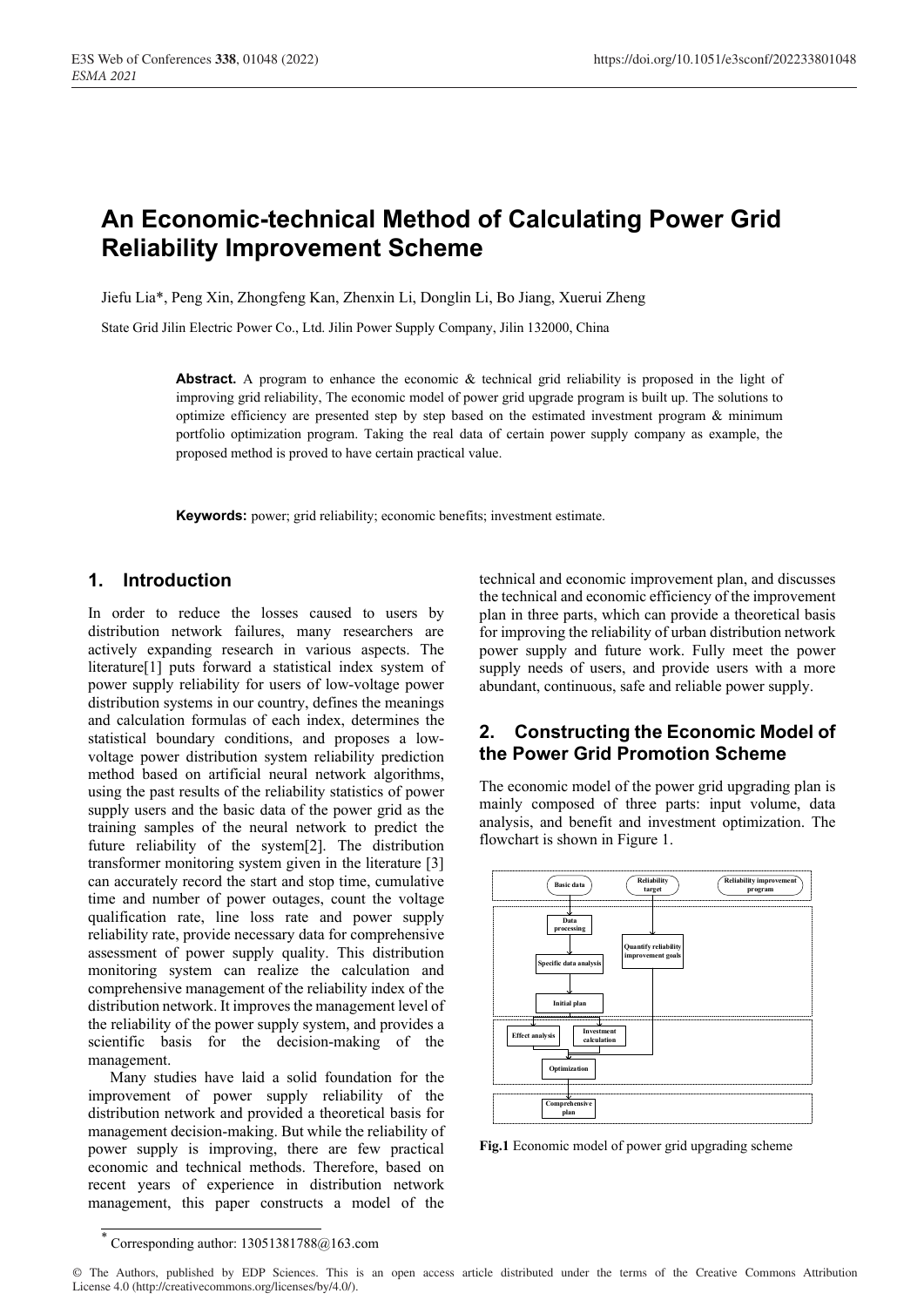### **2.1 Determination of the initial plan**

In actual operation, various factors such as the structure of the distribution network's grid structure, equipment configuration, equipment technology and management level may reduce the reliability and affect the power consumption of users [4][5]. In terms of distribution network construction, maintenance, operation and management, the main consideration is to adopt five methods to improve the reliability of power supply by equipment transformation, grid optimization. equipment transformation, grid optimization, management improvement, introduction of new technologies, and improvement of power supply capacity [6][7].

#### **2.2 Scheme optimization based on benefit and investment estimation**

Comprehensive consideration of benefits and investment, with the goal of improving reliability, so that business decisions can be optimally solved [8]. According to the actual situation of the distribution network operation and operating company, based on the preliminary plan, construct the mathematical model of investment calculation and benefit analysis, as follows.

The general unit investment benefit mathematical model of each scheme :

$$
r = SH / Cr
$$

$$
Cr = ZJL_{exposed}
$$

Where:  $SH$  is the number of households per year

can be reduced by replacing old equipment;  $Cr$  is the total investment; r is the unit investment effect.

#### **2.3 Optimized strategy for power grid improvement plan**

In order to select the optimal solution, under the established target reliability requirements, the investment amount of the solution portfolio is minimized, that is, in the case of the target reliability improvement  $T$ , the smallest investment portfolio  $P_{\text{min}}$  is sought, and the reliability improvement program portfolio at this time It is the best solution. Its mathematical expression is:

$$
T = F_aP_a + F_bP_b + F_cP_c + 5
$$

$$
P = P_a + P_b + P_c + 5
$$

Where:  $T$  is the number of households that need to be reduced to meet reliability requirements;  $P$  series is investment;  $F$  is the number of households when unit investment reliability is improved.

The analysis strategy of the reliability improvement optimization plan is:

(1) Find the value of  $QF$  the unit investment effect of each reliability improvement plan (  $Q$  is the weight of the reliability improvement plan determined by the company's current business strategy, which is discussed by relevant experts), and rank it from high to low. The higher the  $QF$  , the better the investment effect of the reliability program under consideration of the current company's business strategy.

(3) The investment required to calculate the optimal combination plan is  $P = P_a + P_b + ...$ 

In this way, the optimal plan for the company's business decision-making can be obtained.

Linking the model with the company's actual database and combining with local actual conditions can quickly determine the optimal power supply reliability plan and improve the work efficiency of relevant personnel. The model can be applied to the operation and management of various regions.

### **3. Case Analysis**

The reliability of power supply in a power supply area in Jilin province in 2019 was 99.941 6%, the average annual outage time for users was about 0.1169 h/household, and the average annual scheduled outage time was 4.999 1 h/household. Investigate and count specific user reliability indicators, as shown in Table 1.

In Table 1, the power supply can consider RS-1 as the proportion of the total non-outage time statistics; the power supply reliability rate RS-2 is the statistical nonoutage time proportions without external influence; the electricity reliability rate RS-3 is the statistical non-outage time proportions Percentage of non-outage time; the average user outage time (AIHC-1) is the average number of outage hours of the user during the statistical period; the average user outage time (AIHC-2) is the average outage time of the user during the statistical period if external influences are not taken into account The number of hours; the average user outage time (AIHC-3) is the average number of outage hours of the user during the statistical period if the system is insufficiently powered and the power is restricted; the average outage time of the user outage ICATI-1 is the average outage of the user during the statistical period Hours; Average number of power outages for users (AITC-1) is the average number of power outages for users during the statistical period; Average number of power outages for users (ICAIT-1) is the average number of power outages for users during the statistical period; Average number of power outages for users during the statistical period. The number of times (AFTC) is the average number of outages of the user during the statistical period.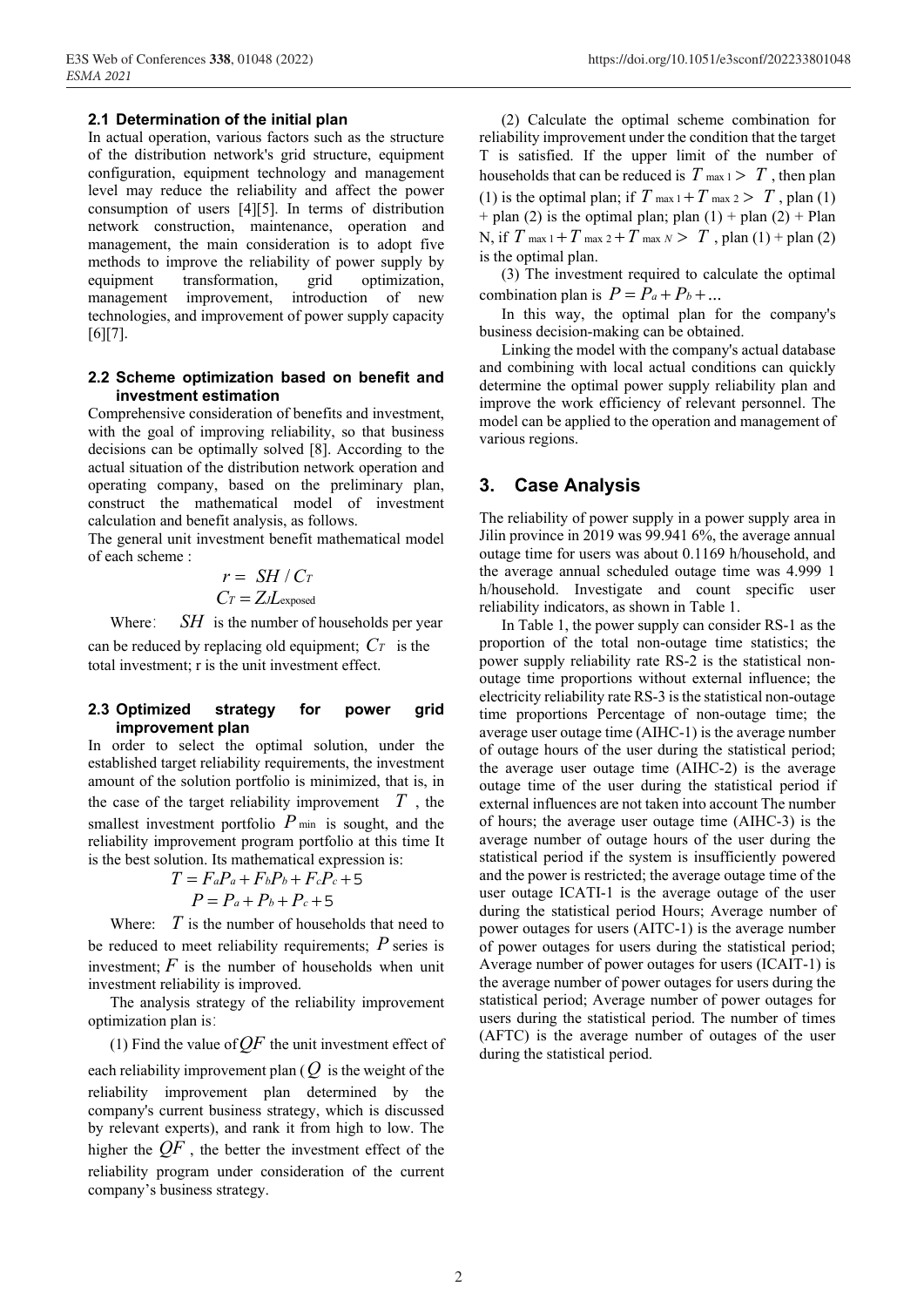| Table 1. Statistics Table of Reliability Indexes of |
|-----------------------------------------------------|
| Power Supply by Users.                              |

| TOWER DUPPLY UY OSEIS.                                                                            |                     |  |
|---------------------------------------------------------------------------------------------------|---------------------|--|
| Reliability index                                                                                 | Statistical<br>data |  |
| Power supply reliability rate (RS-1)/%                                                            | 99.9416             |  |
| Power supply reliability rate (RS-2)/%                                                            | 99.9419             |  |
| Power supply reliability rate (RS-3)/%                                                            | 99.9416             |  |
| Average user outage time (AIHC-1) /<br>$(h$ household <sup>-1</sup> )                             | 5.116               |  |
| Average user outage time (AIHC-2) /<br>$(h$ household <sup>-1</sup> )                             | 5.0925              |  |
| Average user outage time (AIHC-3) /<br>$(h$ household <sup>-1</sup> )                             | 5.116               |  |
| Average power outage time of outage<br>users $(ICATI-1) / (h \cdot \text{household}^{-1})$        | 7.7234              |  |
| Average number of power outages by<br>users (AITC-1) / (times household-1)                        | 1.0523              |  |
| Average number of power outages for<br>outage users (ICAIT-1) /<br>$(times \cdot household^{-1})$ | 1.5886              |  |
| Average number of power failures for<br>users $(AFTC-1) / (times \cdot household^{-1})$           | 0.062               |  |

Applying the economic model of the power grid improvement scheme, calling the mathematical model of benefit and investment estimation, the calculation can obtain the technical and economic indicators of each reliability improvement scheme, as shown in Table 2. According to the strategy weight assigned by experts, analyse and calculate the optimal plan.

Table 2. Optimized investment plan investment

| amount and effect.            |                                                                                       |                                            |                                                                                    |                                                                             |                                                              |                                                       |  |  |
|-------------------------------|---------------------------------------------------------------------------------------|--------------------------------------------|------------------------------------------------------------------------------------|-----------------------------------------------------------------------------|--------------------------------------------------------------|-------------------------------------------------------|--|--|
| P1<br>an<br>$_{\rm co}$<br>de | Unit<br>invest<br>ment<br>effect<br>$(h \cdot h$ ou<br>sehold<br>/10,00<br>0<br>yuan) |                                            | Unit<br>invest<br>ment<br>effect                                                   | Lower<br>limit of                                                           | <b>Increas</b><br>ed<br>reliabil<br>ity<br>(h·hou<br>sehold) | Inves<br>tment<br>amou<br>nt<br>(10,0)<br>00<br>yuan) |  |  |
|                               |                                                                                       | Busi<br>ness<br>strat<br>egy<br>wei<br>ght | consid<br>ering<br>the<br>strateg<br>у<br>(h∙hou<br>sehold<br>/10,00<br>0<br>yuan) | the<br>numbe<br>r of<br>h·hous<br>ehold<br>$(h \cdot h \circ u)$<br>sehold) |                                                              |                                                       |  |  |
| E                             | 98.37                                                                                 | 0.05                                       | 4.92                                                                               | 1967                                                                        | 1967                                                         | 20                                                    |  |  |
| Н                             | 40.27                                                                                 | 0.05                                       | 2.01                                                                               | 805                                                                         | 805                                                          | 20                                                    |  |  |
| C                             | 7.49                                                                                  | 0.2                                        | 1.50                                                                               | 7907                                                                        | 7907                                                         | 1056                                                  |  |  |
| F                             | 18.40                                                                                 | 0.05                                       | 0.92                                                                               | 920                                                                         | 920                                                          | 50                                                    |  |  |
| J                             | 4.07                                                                                  | 0.05                                       | 0.20                                                                               | 1980                                                                        | 1980                                                         | 486                                                   |  |  |
| G                             | 2.68                                                                                  | 0.05                                       | 0.13                                                                               | 4878                                                                        | 2557                                                         | 954                                                   |  |  |
| I                             | 0.47                                                                                  | 0.05                                       | 0.02                                                                               | 684                                                                         | $\mathbf{0}$                                                 | $\boldsymbol{0}$                                      |  |  |
| D                             | 0.05                                                                                  | 0.2                                        | 0.01                                                                               | 114                                                                         | 0                                                            | $\boldsymbol{0}$                                      |  |  |
| A                             | 0.002                                                                                 | 0.2                                        | 0.0003                                                                             | 102                                                                         | $\mathbf{0}$                                                 | $\mathbf{0}$                                          |  |  |
| R                             | 0.00                                                                                  | 0 <sub>1</sub>                             | 0.00                                                                               | $\Omega$                                                                    | $\Omega$                                                     | $\Omega$                                              |  |  |

The scale and effect of each program are:

Plan E: Optimize the power outage plan, invest about 200,000 yuan, and reduce the total number of households during power outage by 5%.

Plan H: Strengthen the management of power transfer, invest about 200,000 yuan, and increase the proportion of power transfer by 2%.

Plan C: The overhead line adds section and branch switches, and 264 pole-mounted circuit breakers are added. The investment is about 10.56 million yuan, and the average number of households per section is reduced to 6 households/section.

Plan F: Strengthen maintenance and inspection work, invest about 500,000 yuan, and reduce the number of households caused by power failure by 5%.

Plan J: Provide temporary power supply for generator vehicles, and increase the investment of generator vehicles by about 4.86 million yuan.

Plan G: Strengthen users' live connection operation, invest about 9.54 million yuan, and increase the target live operation rate to 47%.

The analysis draws the following conclusions:

(1) Calculate the reliability improvement target. The reliability target of a power supply company in the State Grid Corporation of China is 99.965%. In order to achieve the reliability target, compared with the current reliability level, the number of households that needs to be reduced is 16 136 (h · households)/a.

(2) Optimized combination plan for reliability improvement. The total upper limit value that can be improved for the 10 schemes is 28 000 (h · households)/a. After sorting according to the reliability improvement effect considering the operating weight, 6 reliability improvement schemes are selected.

The optimized combination plan can reduce the number of households per hour by 16 136 h/household. At this time, the investment amount is 25.86 million yuan (plan E + plan H + plan c + plan F + plan J + plan G), and the reliability index is 99.965% equal to the target The value is 99.965%, reaching the reliability target.

#### $\mathbf{A}$ **Conclusion**

Based on the experience of the distribution network, an economic model of the power grid upgrading scheme was constructed. This model completes the economic and technical calculation of the reliability improvement plan of the entire power grid from the input of basic data, benefit analysis, and determination of the minimum investment optimal combination plan. Considering the actual operation of the distribution network, the scheme type and scheme name are given, and the preliminary scheme of the reliability of the distribution network is determined based on this. According to the mathematical model of investment benefit and investment estimation. the preliminary plan is analyzed for benefit and investment, and comprehensive consideration is combined with the reliability improvement target. In the case of reliability improvement goals, the smallest investment portfolio is the goal to optimize the final improvement plan. According to the actual data of a certain company, calculation and analysis, the model makes the reliability reach the target value, and the plan is optimized, indicating that the model has certain practical value.